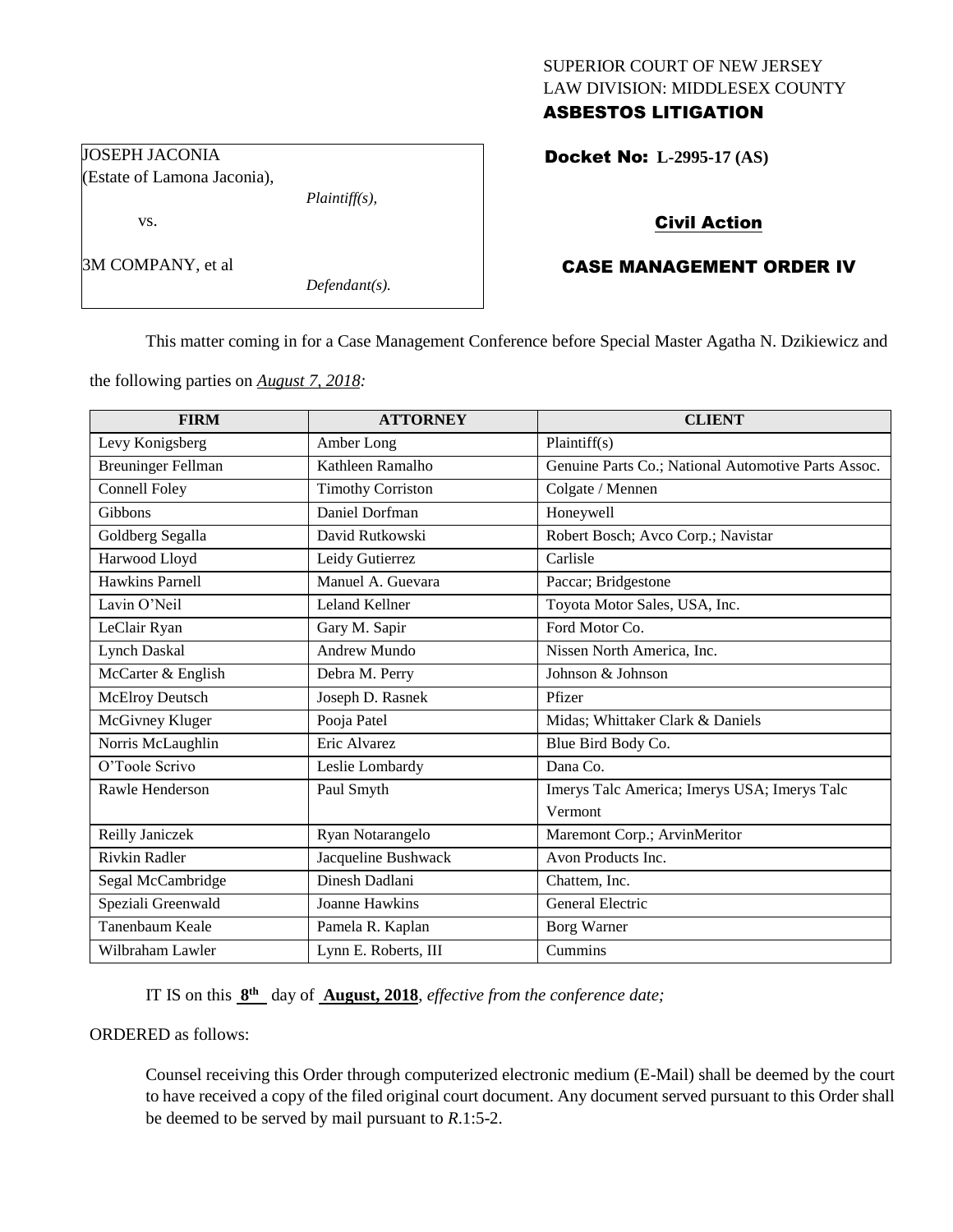## **DISCOVERY**

- November 9, 2018 Fact discovery, including depositions, shall be completed by this date. Plaintiff's counsel shall contact the Special Master within one week of this deadline if all fact discovery is not completed.
- December 7, 2018 Depositions of corporate representatives shall be completed by this date.

#### **EARLY SETTLEMENT**

March 29, 2019 Settlement demands shall be served on all counsel and the Special Master by this date.

### **SUMMARY JUDGMENT MOTION PRACTICE**

| February 1, 2019  | Plaintiff's counsel shall advise, in writing, of intent not to oppose motions by this date. |
|-------------------|---------------------------------------------------------------------------------------------|
| February 15, 2019 | Summary judgment motions shall be filed no later than this date.                            |
| March 15, 2019    | Last return date for summary judgment motions.                                              |

#### **MEDICAL DEFENSE**

| January 11, 2019 | Plaintiff shall serve medical expert reports by this date.                                                                                                                                                                                               |
|------------------|----------------------------------------------------------------------------------------------------------------------------------------------------------------------------------------------------------------------------------------------------------|
| January 11, 2019 | Upon request by defense counsel, plaintiff is to arrange for the transfer of pathology specimens<br>and x-rays, if any, by this date.                                                                                                                    |
| April 30, 2019   | Defendants shall identify its medical experts and serve medical reports, if any, by this date. In<br>addition, defendants shall notify plaintiff's counsel (as well as all counsel of record) of a<br>joinder in an expert medical defense by this date. |

### **LIABILITY EXPERT REPORTS**

- January 11, 2019 Plaintiff shall identify its liability experts and serve liability expert reports or a certified expert statement by this date or waive any opportunity to rely on liability expert testimony.
- April 30, 2019 Defendants shall identify its liability experts and serve liability expert reports, if any, by this date or waive any opportunity to rely on liability expert testimony.

#### **ECONOMIST EXPERT REPORTS**

- January 11, 2019 Plaintiff shall identify its expert economists and serve expert economist report(s), if any, by this date or waive any opportunity to rely on economic expert testimony.
- April 30, 2019 Defendants shall identify its expert economists and serve expert economist report(s), if any, by this date or waive any opportunity to rely on economic expert testimony.

#### **EXPERT DEPOSITIONS**

May 31, 2019 Expert depositions shall be completed by this date. To the extent that plaintiff and defendant generic experts have been deposed before, the parties seeking that deposition in this case must file an application before the Special Master and demonstrate the necessity for that deposition.

 $\_$  ,  $\_$  ,  $\_$  ,  $\_$  ,  $\_$  ,  $\_$  ,  $\_$  ,  $\_$  ,  $\_$  ,  $\_$  ,  $\_$  ,  $\_$  ,  $\_$  ,  $\_$  ,  $\_$  ,  $\_$  ,  $\_$  ,  $\_$  ,  $\_$  ,  $\_$  ,  $\_$  ,  $\_$  ,  $\_$  ,  $\_$  ,  $\_$  ,  $\_$  ,  $\_$  ,  $\_$  ,  $\_$  ,  $\_$  ,  $\_$  ,  $\_$  ,  $\_$  ,  $\_$  ,  $\_$  ,  $\_$  ,  $\_$  ,